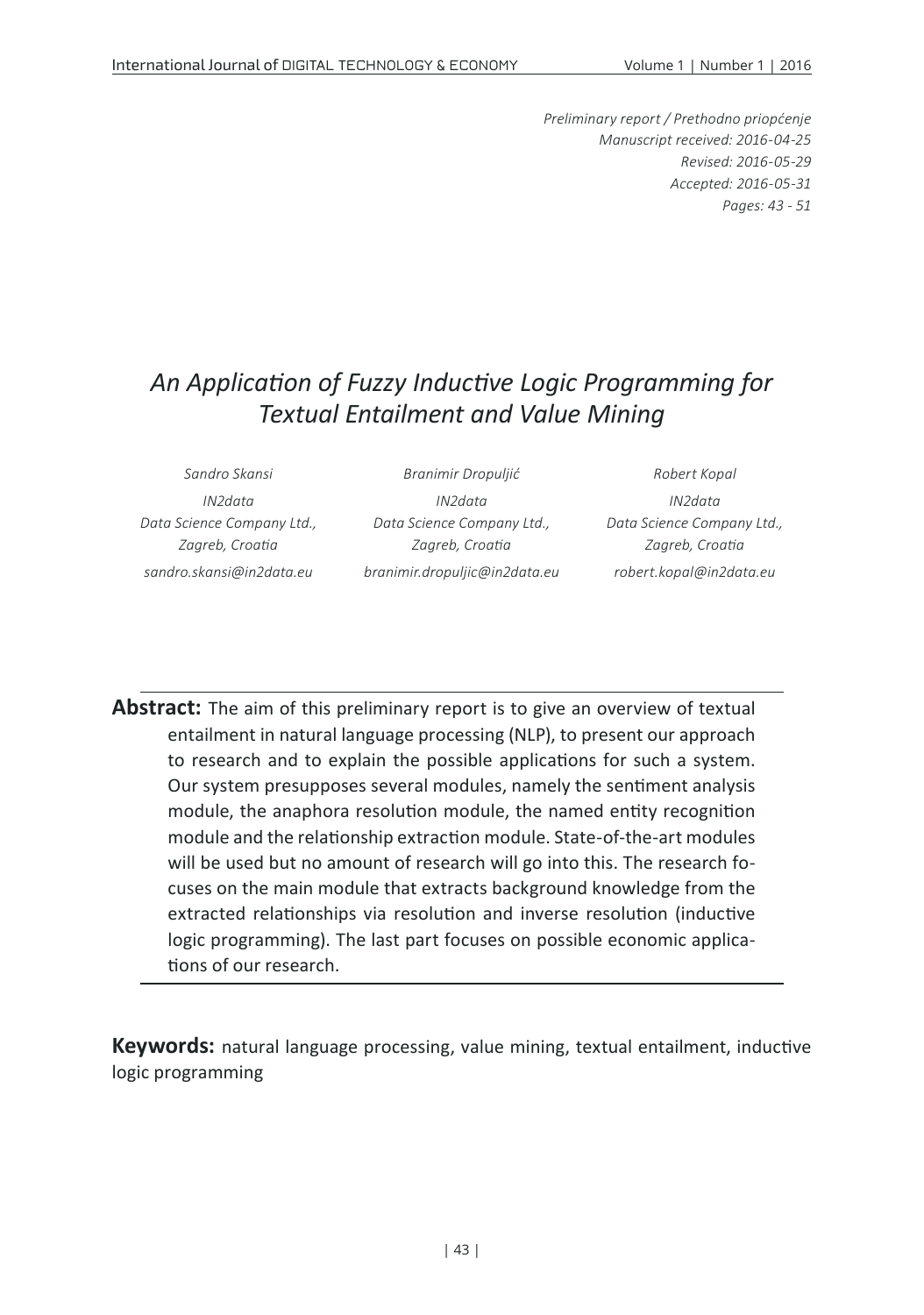## INTRODUCTION

Natural language processing is an old part of artificial intelligence (AI), which is the oldest and most prolific field of computer science. Natural language processing, as a goal for AI has been stressed at the Dartmouth conference in 1956 [18], and received a substantial boost in the Cold War in an effort to make feasible machine translation systems. AI during this period was catering to NLP. These were mainly crisp rule based systems with obvious shortcomings. By the early 1980's, machine learning (ML) received a new boost and applications to NLP were abundant [9]. During the 1990's, a related field, information retrieval (IR) came of age with the advent of search engines.

NLP today relies heavily on both ML and IR. The advent of user-friendly computing (where there is no requirement on precision placed on the user), advocated mainly by the tech giants brought new funding to NLP, and various new areas surfaced.

Big Data offered a major paradigm shift. As Halevy, Norvig and Pereira underlined [3], today much more focus is placed on data than on algorithms. Although the author begs to differ, the fundamental idea holds: today's algorithms need to be first and foremost scalable, and then, only at a distant second place, they need to be precise. This is best illustrated by the stochastic gradient descent example, where it is better (in terms of overall performance) to have a quick and suboptimal method for finding local minima, and reiterate this process with random initial parameters for thousands of times, than to have a slow but excellent method for finding the global minimum. This change in paradigm only boosted NLP.

Simpler and quicker algorithms and architectures were developed, which fed on data rather than being made by a skilled programmer. An excellent example is the now widely used sentiment analysis (SA) algorithm<sup>1</sup>.

The algorithm first takes the text, parses it to a bag or even set, discards all the stopwords (sometimes this is done by length), uses an optional stemmer and runs a Naïve Bayes classifier on it, or a linear regression if there is a need for a fine grained classification. The most common dataset used is the Movies Reviews and Amazon reviews, where the stars are mapped to votes (-2,-1,0,1,2) or in case of a binary classification, 1 and 2 stars are mapped to -1, and 4 and 5 stars to 1, and 3 star reviews are discarded.

| ☆☆☆☆☆ great for only half but better than 1-3<br>By ES on May 11, 2016<br>Format: Amazon Instant Video<br><b>Verified Purchase</b>                                                                                                                                                                                                                                                                                                       |  |
|------------------------------------------------------------------------------------------------------------------------------------------------------------------------------------------------------------------------------------------------------------------------------------------------------------------------------------------------------------------------------------------------------------------------------------------|--|
| The first half was 5 stars. The new characters were fresh and the acting good. Ford was great. Chewbaca was a<br>welcome return. It was nice to have some humor back. The second half was 3 1/2 stars. It seemed like a retread<br>of the old Deathstar movie. Fisher didn't seem to be having fun. The character of Ren is needed but he should<br>never have removed the mask. The scene with Solo was too telegraphed and amateurish. |  |
| The production was great. It was way better than SW 1-3.                                                                                                                                                                                                                                                                                                                                                                                 |  |
| 3 people found this helpful. Was this review helpful to you?<br>Report abuse<br>▶ Comment<br>Yes<br><b>No</b>                                                                                                                                                                                                                                                                                                                            |  |

**Figure 1:** *Amazon comment example.*

We use a singular voice, although there are many algorithms for SA, but this approach seems to be the most commonly used with excellent results.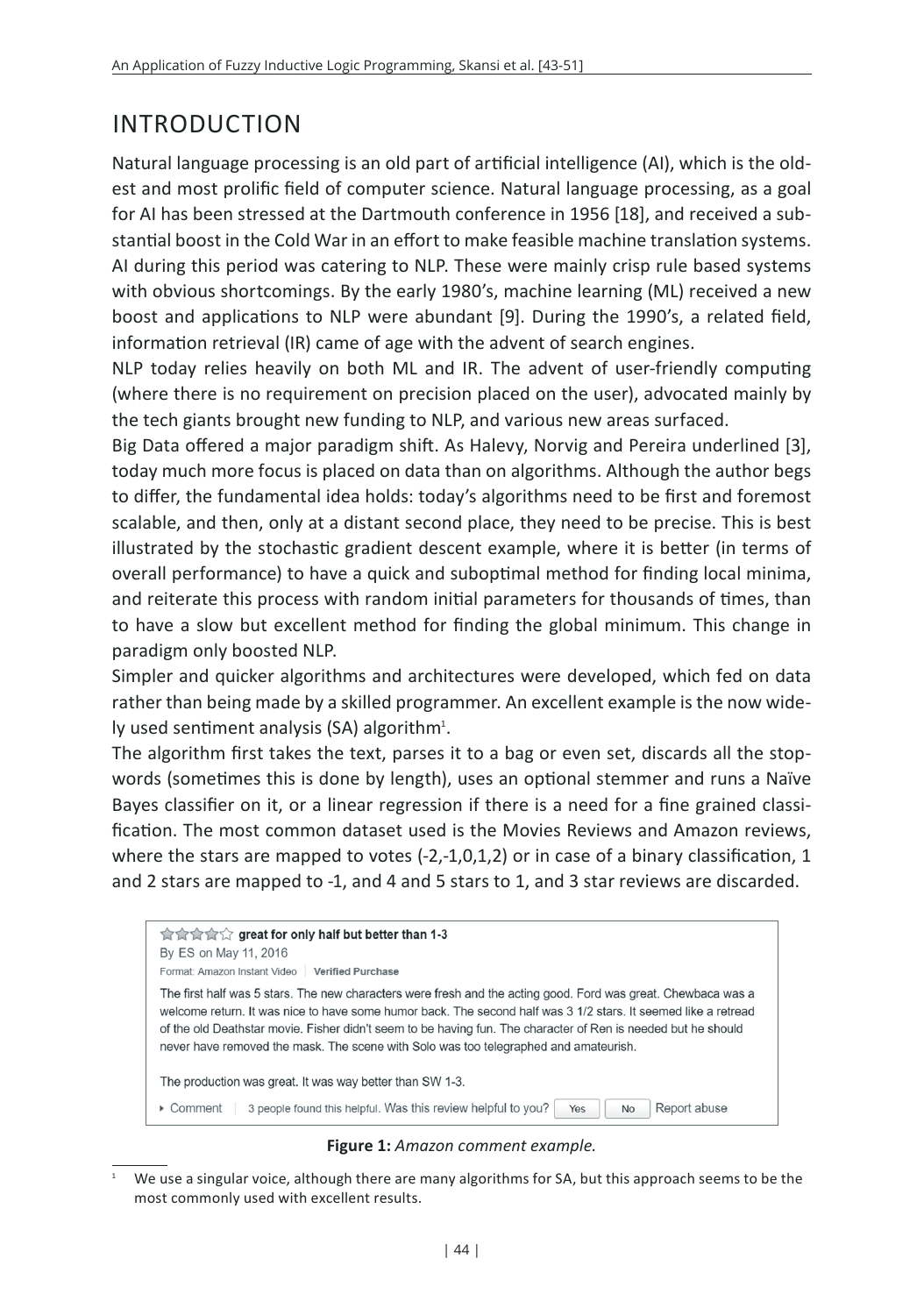As an example take the review shown on Figure 1: this review can be trimmed to a list by simply using the following python code:

output=[x for x in set(initialText.lower().split()) if len(x)>2]

Which produces the following output (combined with the 4 star translation in integers, which depending on the information source might require quite sophisticated computer vision algorithms):

[['and', 'old', 'amateurish.', 'deathstar', 'character', 'some', 'second', 'mask.', 'have', 'chewbaca', 'fun.', 'seem', 'seemed', 'humor', 'needed', 'telegraphed', 'movie.', 'should', 'better', 'acting', 'production', 'too', 'way', 'new', 'was', 'good.', 'nice', 'never', '1/2', 'than', »didn't«, 'solo', 'welcome', 'retread', 'ford', 'but', 'characters', 'half', 'fisher', 'removed', 'with', 'great.', 'scene', 'like', 'return.', 'back.', 'stars.', 'ren', '1-3.', 'were', 'fresh', 'the', 'having', 'first'],1]

The idea behind it is that there will be enough information to learn the relevant information about sentiment in general even though it is genre specific (movies, books). E. g. by offering a »bad movie« and a »good movie« review, the classifier learns to ignore »movie« and just use the »good« and »bad«, so the classifier trained on these datasets generalizes well despite it being trained on a particular topic. In this way it is possible to efficiently process a large number of reviews. The same is true for most fragmentary NLP tasks.

The topic of textual entailment is different. The problem is the explosive growth of the searchspace when considering background premises. The first formulation of this task was using rule-based systems of the 1970's, and a unified account was given by Norvig in 1986 [8]. These early systems did not work well due to the limited technology of the time, and in no small part, due to the fact that probabilistic approaches where only rudimentary for NLP (Norvig was one of the pioneers, as well as Manning, who afterwards systematized the field in [5]). The revival came in 2004 with the paper [2].

Norvig in his debate with Chomsky [15] points out that NLP is inherently probabilistic. But we beg to differ. A probabilistic model gives a probability, but then it collapses to right/wrong when the event happens. E. g. the proposition »It will rain tomorrow« with a probability of 90% is probabilistic. But the proposition »By »sometimes« people mean X« which is true in 90% of the cases is not probabilistic but fuzzy, since there is no future state that will collapse the 90% to a »True« or »False«, as there is in the probabilistic case. This might seem like a minor distinction, but it is an important one, since probability tends to wait and revise, while fuzzy sets try to work with the information at hand, and methodology diverges considerably.

Despite the differences, they both improve drastically on computational speed, since it can be precisely formulated in which order to search, in terms of trimming the search tree.

This brings us back to the problem of the exponential increase in size of the search space. The list for SA shown above has the text and a number indicating the sentiment. If instead of the sentiment we search for all hidden premises by ML, we would need to have a set of all possible premises at hand, and append all their possible combinations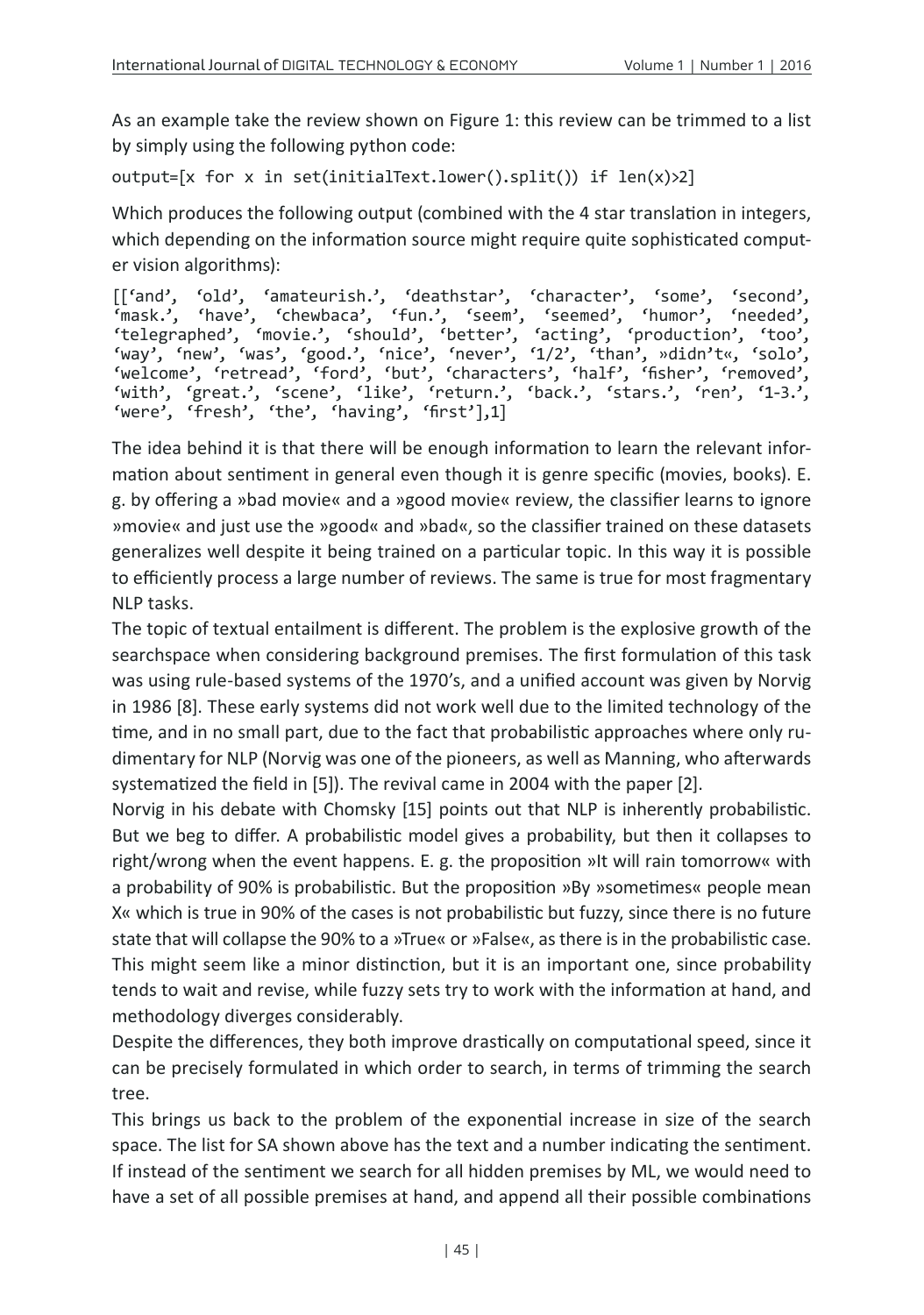to the text (as features), and tag the result with 1 or 0. Even for moderate dataset of 10000 Facebook comments and 100 premises, this would result in more than a googolplex (billions of times more than the number of subatomic particles in the universe).

This means that a different approach must be undertaken. The revival of textual entailment was slow, and the first tries were very modest. I came in the form of *recognizing* textual entailment, where the algorithm took two texts as a tuple, and the outputted a simple yes/no according to whether the first test entailed the second. A quick addition was the degree of confidence, so the Boolean output was recast in probability. These algorithms used primarily the similarity of the two texts. E.g.: »The guy sitting in the White House is great« and »Obama rules FTW« would get a 0% of entailment, even though they are almost equivalent statements. Even stemming and string distance does not offer much in the way of optimization.

This sets the stage for our research. We want to find the hypotheses needed for one text to entail the other, but we focus on a subproblem: what does a text need to imply a proposition. A proposition is the meaning of a sentence, so e.g. »The snow is white« and »La neve e' bianca« share the same proposition. In our case, for each topic subject we have two propositions. The debate starts with a question, and the answers to the question form the two propositions. E. g. if the question of the discussion is »Is Obama a good president?« the possible answers »Obama is a good president« and »Obama is not a good president«.

#### FORMATTING THE DATA

In this section we explain how our module will receive data. Since this is report on the research in progress for our module, this section will constitute the core part of this paper and explain how to format data for our textual entailment module.

In the context of our textual entailment algorithm all of this counts as preprocessing, although this is not text preprocessing in the usual sense, since it encompasses many advanced algorithms. The overall process can be found in the picture below.

We will explain the modules in more detail. The raw text in the chart refers to text that has been collected and segmented in individual comments with an unused delimiter (e.g. | might be a good choice since it seldom appears in natural language texts). But asides from this we assume no preprocessing in the raw text part. Since the design of the parsing module is one of the most challenging tasks, and depends on the needs of other modules, we will address this module last.

For named entity recognition one of the standard approaches today is via conditional random field sequence models (cf. [11]) and we will use the Stanford NER software<sup>2</sup>.

For sentiment analysis a simple approach as the one described above would serve our purpose well. Top performing algorithms for anaphora resolution can be found in [6], and the Lappin and Leass algorithm for pronominal anaphora resolution is still widely used [4]. Pronominal anaphora resolution is the most common type of anaphora resolution, resolving pronouns, and it is the one we need.

available via GNU license from http://nlp.stanford.edu/software/CRF-NER.shtml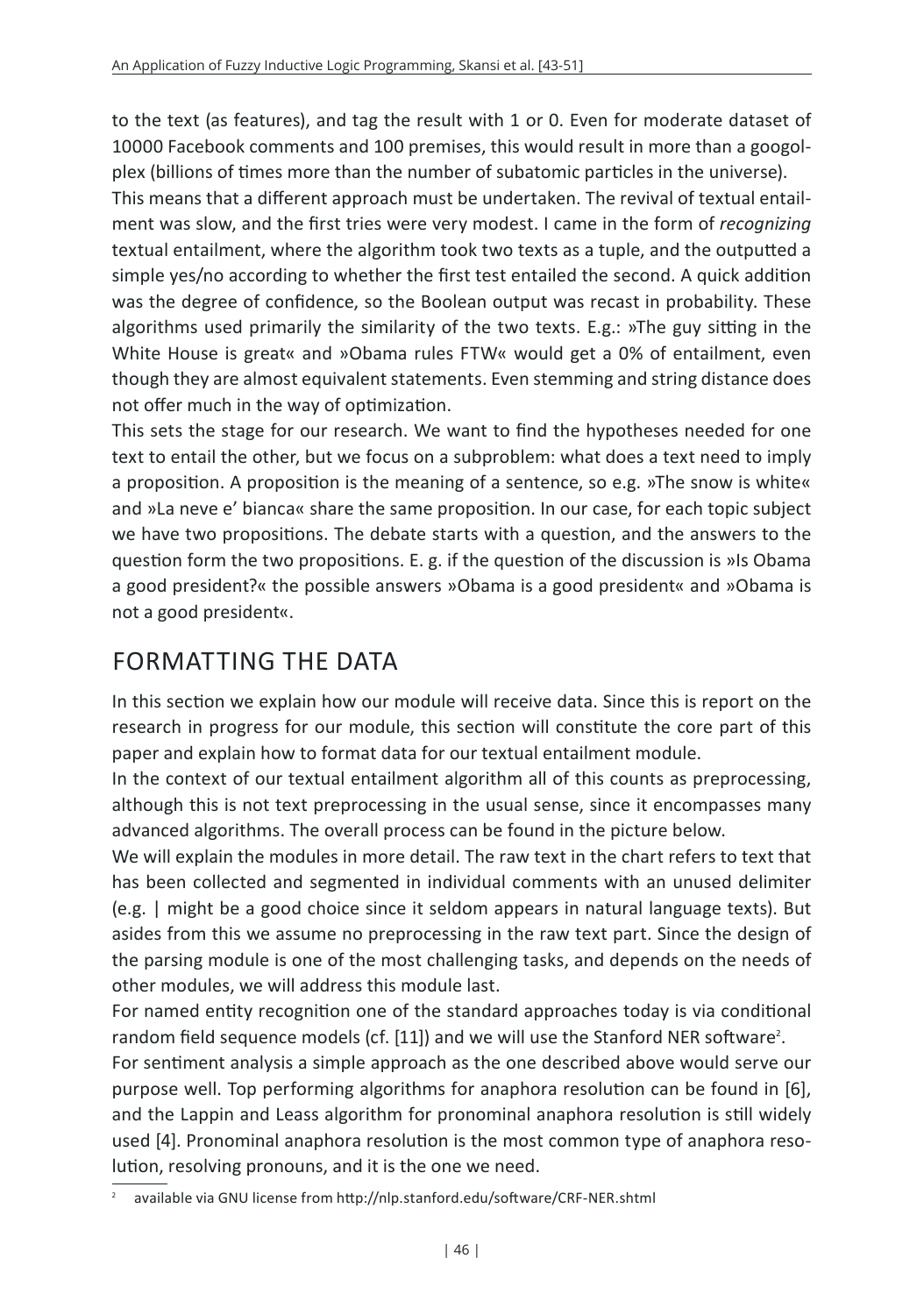

**Figure 2:** *System architecture.*

Relationship extraction is technically a part of IR, and not of NLP, and this means it received quite a bit more attention, and the most influential software is IBM Watson [17]. The main results in relationship extraction today are based on kernel methods for relationship extraction first proposed in [13]. Modern approaches build on this and emphasize hybrid methods [10]. Most of the system used are used for one-off relationship extraction, but there has been a number of interesting papers dealing with automatic evaluation (and reevaluation) of industrial relation extraction systems, and we single out the excellent paper from Bronzi, Guo, Mesquita, Barbosa and Merialdo [1].

The aim of our research is not to produce state of the art production software but to make a European Commission Technology Readiness Level 5 (TRL 5) [16], since the current level for the integrated system is TRL2. As such, we do not optimize individual modules, and leave this open for further research.

One last thing that needs to be explicated. We will not train the different modules with our raw text data, but on separate datasets designed to enable optimal training of the separate modules, since they will offer superior performance with the modules for our purpose.

#### PROTOTYPE TIDY-UP MODULE

Our main manifold module is nicknamed the Tidy-up module. The Tidy-up module is a helper module that connects the other modules. The purpose of this module is to take the results from the previous modules and the raw text and reformat the information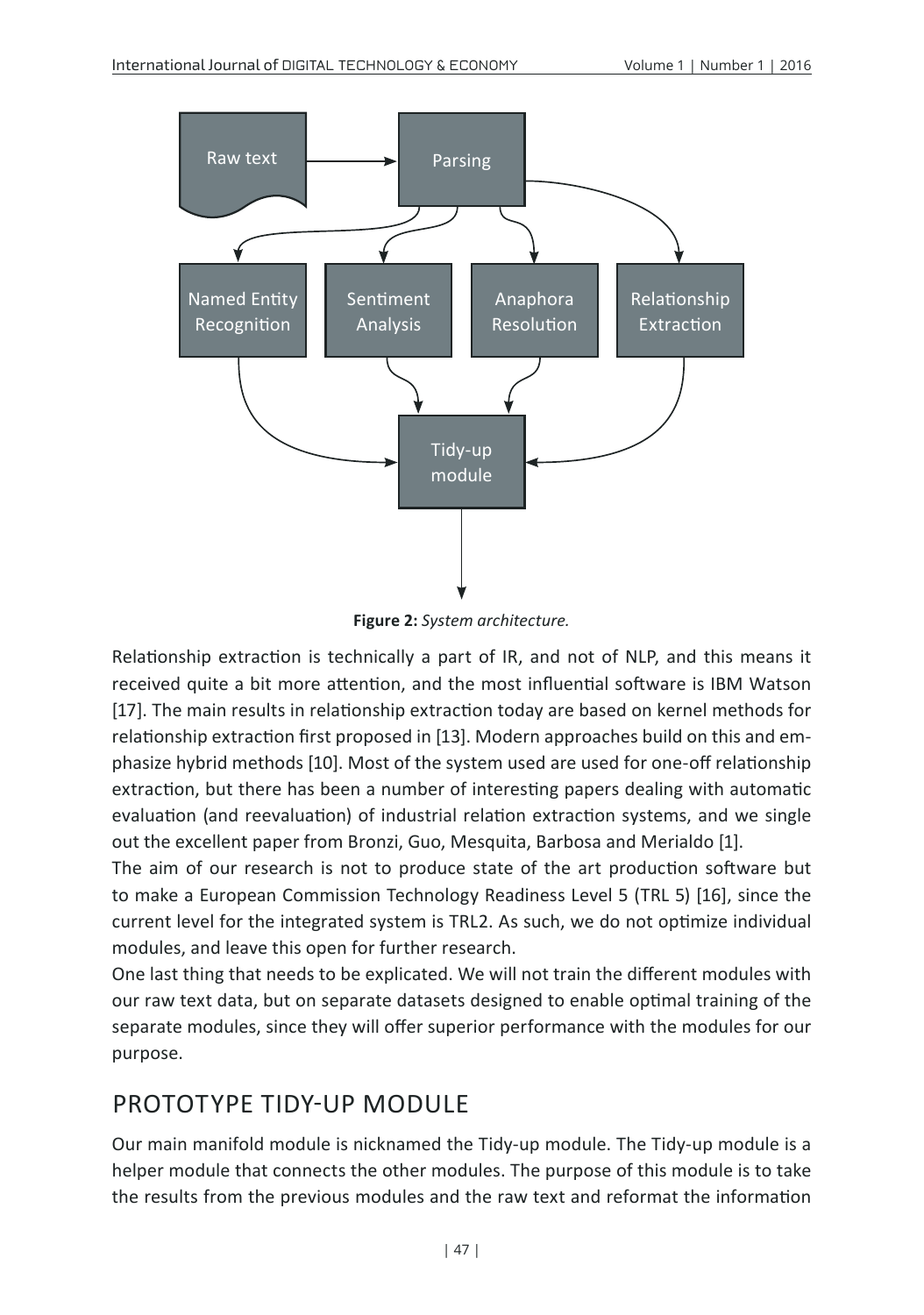in extended relations. E.g. from: »The character of Ren was needed but he should never have removed the mask«, the modules extract a positive sentiment, »Ren« and »mask« as named entities, »Ren« is substituted in place of »he« and a simple calculus (based on logical equivalence) yields **For(Ren)** and **For(RenWithMask)**. Here we go in deep granularity with the second statement, but this kind of granularity is not needed.

The Tidy-up module is the main focus of current development and the biggest challenge in our research. The worst case scenario is that we need to employ a brute forcing ML approach, but we hope to get a more precise module. The finished Tidy-up module will take as input the information from the other modules and return the local logical representation of the key values and propositions expressed in the text.

## TEXTUAL ENTAILMENT MODULE

Our main module receives as input relations. We will need a cleaner example. Suppose the starting sentence is that speaker **S** utters is *»I don't like Obama because he doesn't*  like guns« is to be reduced to **For. (Guns)** by the Tidy-up module.

We will describe the textual entailment module in detail. The basic module contains a set of axioms, the extracted statement and the topic subject PRO/CON as a goal (Image 3) to be interpreted as a literal in the engine (we use resolution and inductive logic programming [7]):



**Figure 3:** *Inductive Logic Programming, general setting.*

This is the ideal case. The problem is that the set of axioms might not be complete. We have two possible strategies here: (i) we could augment the axioms with a new axiom (of the form **P=>Q**), or (ii) we could add a reason (of the form **P**), which will be used as an auxiliary statement.

The main problem with (i) is that a new axiom must connect **P** and **Q**, and this connection is either trivial (in the sense that it connects a needed P with a random Q found in other axioms), or highly complex. To see this complexity take the axiom set to be {**A=>G**,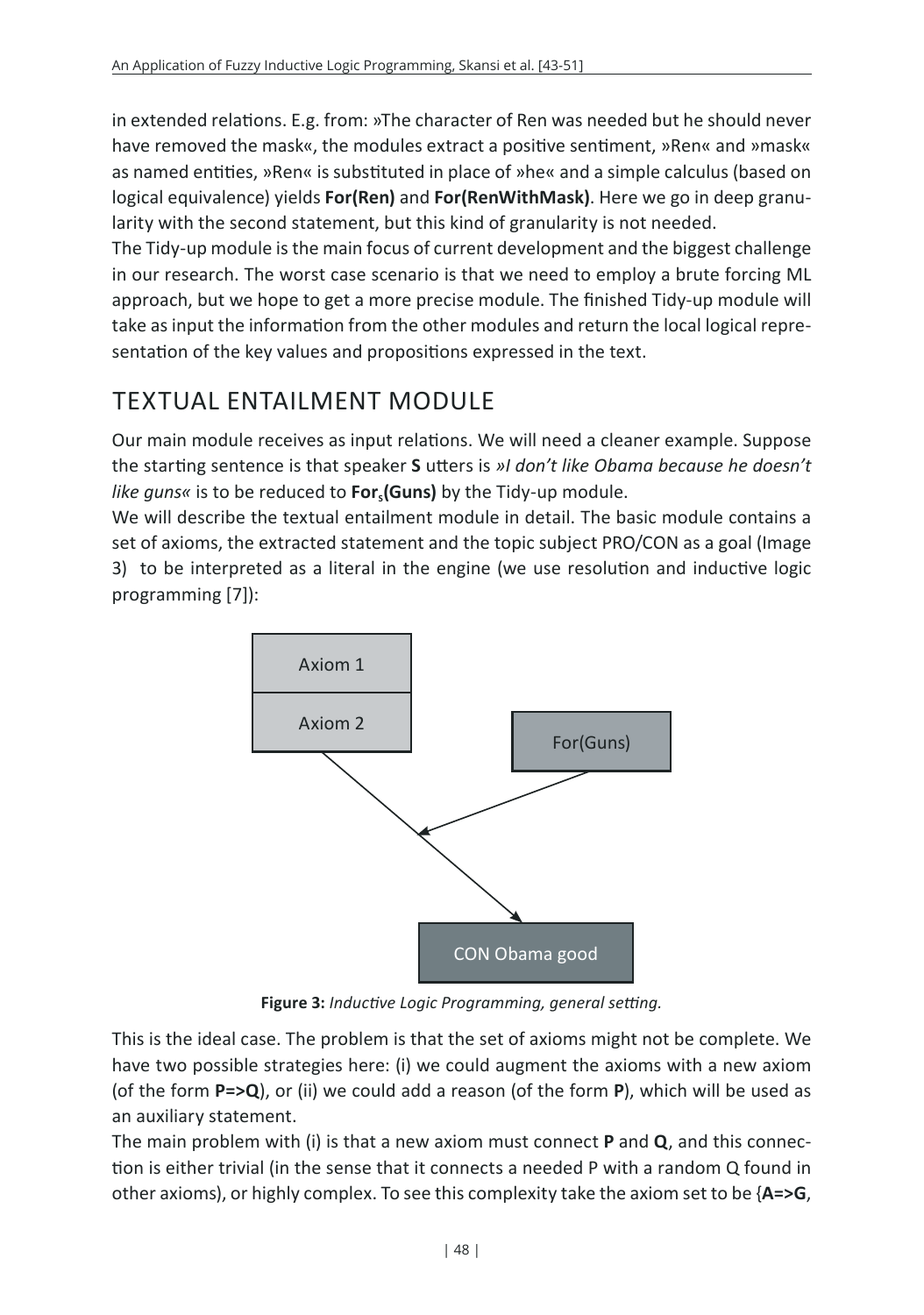**C=>D**} and that the goal is **G**, and the statement is {**C**,**H**}. We have the trivial option of just adding **D=>G**, or we could just add **H=>G** and we do not have to use any axiom at all. Adding an axiom is the natural way to go, since it captures our intuitions, but formally it would have to add relevance, fuzziness and probably dispensability. Such an approach would make extensive use of substructural fuzzy-relevance logic which is a system less than a year old [12], but this is the way to go for a stable system, and this is the long term research goal.

There are however a couple of remarks to be made. First, the goal **G** must appear in the consequent of at least one axiom. Second, there is an option to prefer either the shortest or the longest chain. By preferring the shortest chain of inference, we obtain the necessary hidden premises, but to get any possible premise we could prefer the longest (with all the possible detours). Then simply we take all the chain elements including the statement and the goal, and we have what the speaker believes in. We could also place confidence metrics. This is superior provided we can count this confidence/importance along the chains in a meaningful way. As we will see, the final suggested approach will be a hybrid.



**Figure 4:** *ILP, adding a reason.*

The idea behind (ii) is to add reasons to the derivation, since they can be controlled in terms of axioms (Image 4). This has the advantage of a natural confidence scoring. The smallest amount of reasons to derive a goal is the most likely set of background information used. They also convey an epistemological aspect: what is that the speaker knows but he did not made explicit in his statement? The reasons can be also given a confidence level to measure this. A case could be made that the axioms constitute the societal background knowledge, whereas the reasons constitute the speaker's background knowledge, and the interaction between the two could provide additional insight.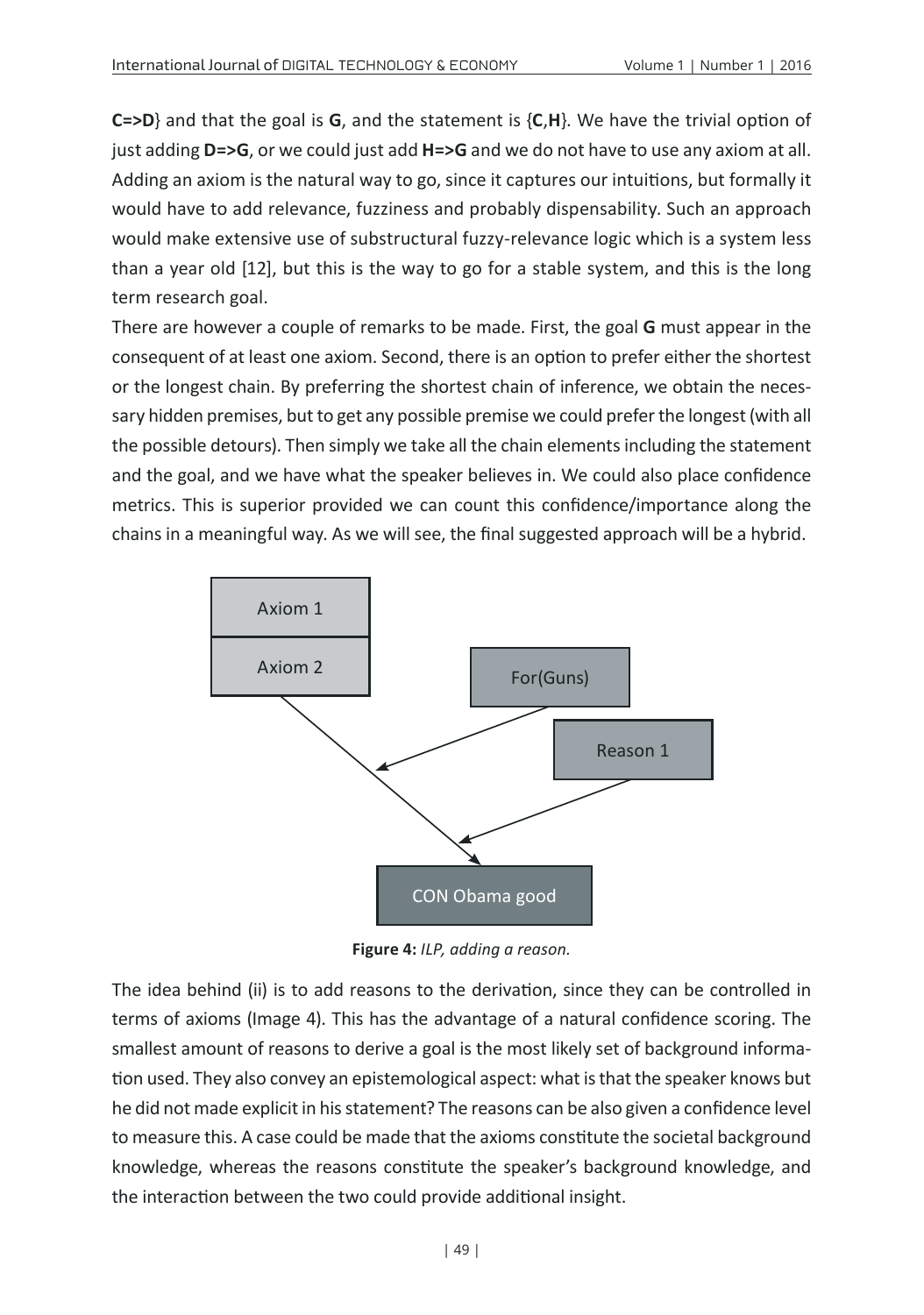# APPLICATIONS

The completed system could have a great advantage over the state-of-the-art, namely that it is capable of filtering user values from their online posts. This may seem of limited practical use, but subjective information is harder to filter out automatically, and as such in more demand. There are two areas which could benefit greatly from such a system. The first is political campaigns of all kinds. Being able to identify the values of the people on social media makes it possible to individually target actions to gain their support.

The second, and much larger area of application is marketing. Customer values are a core component in building a good relation, and it is even more vital for targeted product placement. Since »privacy« is also a value that can be identified, this enables to classify customers according to their privacy preference, and include value-targeted advertisement for the customer with a low privacy preference. E.g. a green person who does not emphasize privacy, would get an ecological product basket, whereas if she were have privacy as her value, she could be getting the same product offers but scrambled with non-eco products.

## CONCLUDING REMARKS

The aim of our research is to construct a finished module, whose architecture is presented in the present paper. Possible improvements are due to the possible hybridization of our approaches provided it will gain more accuracy and not be too expensive (in the computational sense) at the same time. New approaches such as substructural fuzzy relevance logic will be considered and implemented, and the finished module will be tested against a benchmark dataset.

#### *REFERENCES*

- [1] Bronzi, M., Guo, Z., Mesquita, F., Barbosa, D. and Merialdo, P. (2012). Automatic Evaluation of Relation Extraction systems on Large-scale. In *AKBC-WEKEX '12 Proceedings of the Joint Workshop on Automatic Knowledge Base Construction and Web-scale Knowledge Extraction*, pp. 19-24.
- [2] Dagan, I. and Glickman, O. (2004). Probabilistic Textual Entailment: Generic Applied Modelling of Language Variability. In *PASCAL Workshop on Learning Methods for Text Understanding and Mining*.
- [3] Halevy, A., Norvig, P. and Pereira, F. (2009). The Unusual Effectivness of Data. *IEEE Intelligent Systems*, vol.24, no. 2, pp. 8-12.
- [4] Lappin, S. and Leass, H. J. (1994). An Algorithm for Pronomial Anaphora Resolution. *Computational Linguistics*, vol. 20, no. 4, pp. 535-561.
- [5] Manning, C. (1999). *Statistical Natural Language Processing*. Cambridge: MIT Press.
- [6] Mitkov, R. (2002). *Anaphora Resolution (Studies in Language and Linguistics)*. London: Routledge.
- [7] Nienhuys-Cheng, S.-H. and de Wolf, R. (1997). *Foundations of Inductive Logic Programming*. Berlin: Springer.